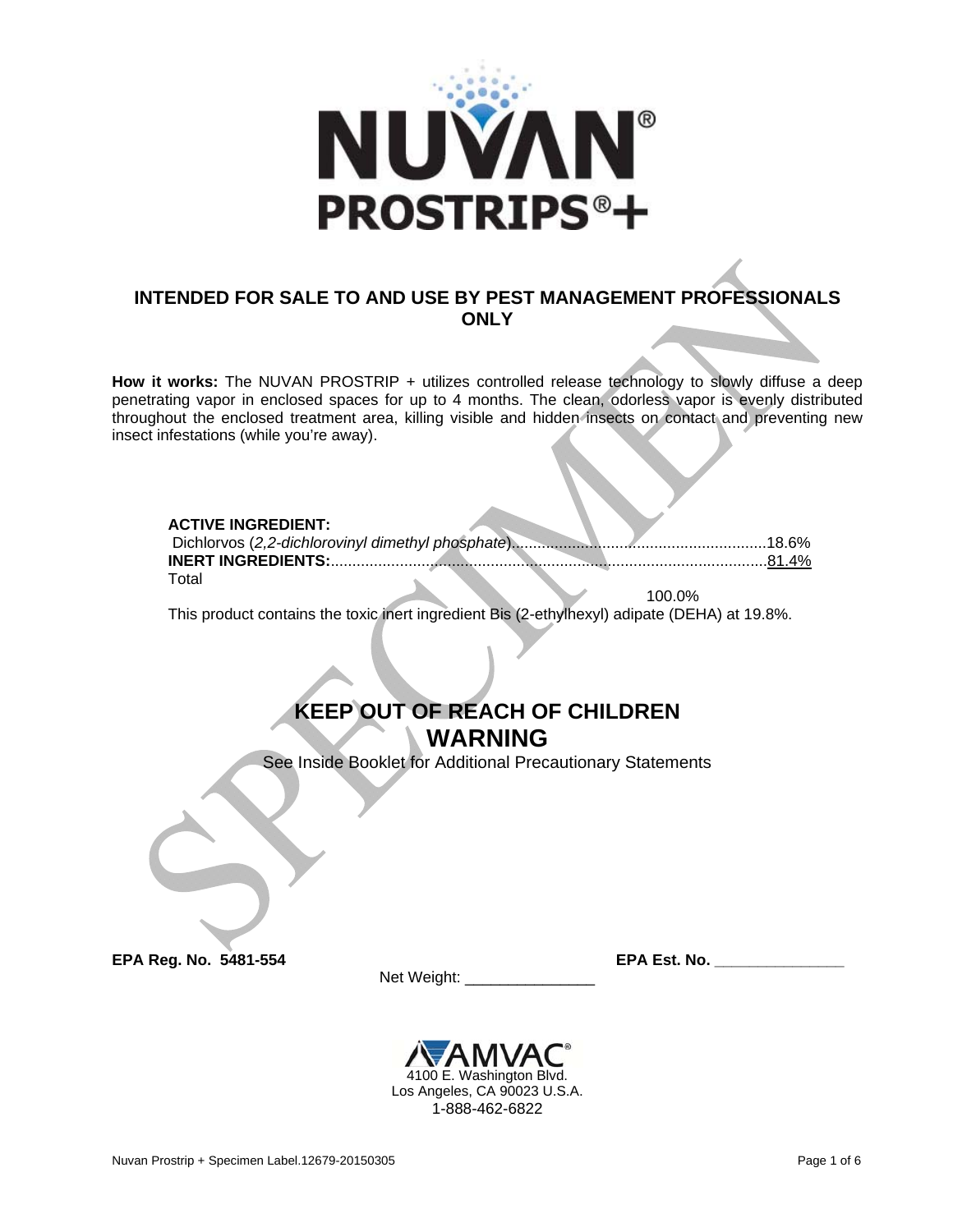# **PRECAUTIONARY STATEMENTS**

## **Hazards to Humans and Domestic Animals**

WARNING: May be fatal if swallowed. Do not get in mouth. Harmful if inhaled. Causes moderate eye irritation. Avoid breathing vapors. Avoid contact with eyes or clothing. Wear chemical resistant gloves. After prolonged storage, a small amount of liquid may form on strip. Do not get liquid in eyes. Wash thoroughly with soap and water after handling and before eating, drinking, chewing gum, using tobacco, or using the toilet. Remove and wash contaminated clothing before reuse. Not to be taken internally by humans or animals.

| <b>FIRST AID</b> |                                                                                                                                                                                                                                                                                    |  |  |
|------------------|------------------------------------------------------------------------------------------------------------------------------------------------------------------------------------------------------------------------------------------------------------------------------------|--|--|
| IF<br>SWALLOWED  | • Call a poison control center or doctor immediately for treatment advice.<br>• Have person sip a glass of water if able to swallow.<br>• Do not induce vomiting unless told to by a poison control center or doctor.<br>• Do not give anything by mouth to an unconscious person. |  |  |
| IF INHALED       | • Move person to fresh air.<br>. If person is not breathing, call 911 or ambulance, then give artificial respiration,<br>preferably mouth-to-mouth, if possible.<br>• Call a poison control center or doctor for further treatment advice.                                         |  |  |
| IF IN EYES       | • Hold eye open and rinse slowly and gently with water for 15-20 minutes.<br>• Remove contact lenses, if present, after the first 5 minutes, then continue rinsing eye.<br>• Call a poison control center or doctor for treatment advice.                                          |  |  |
| IF ON SKIN       | • Take off contaminated clothing.                                                                                                                                                                                                                                                  |  |  |
| OR.              | • Rinse skin immediately with plenty of water for 15-20 minutes.                                                                                                                                                                                                                   |  |  |
| <b>CLOTHING</b>  | • Call a poison control center or doctor for treatment advice.<br><b>NOTE TO PHYSICIAN</b>                                                                                                                                                                                         |  |  |
|                  |                                                                                                                                                                                                                                                                                    |  |  |

Probable mucosal damage may contraindicate the use of gastric lavage. POISONING SYMPTOMS: This product is a cholinesterase inhibitor. Symptoms include weakness, headache, tightness in chest, blurred vision, non-reactive pin point pupils, salivation, sweating, nausea, vomiting, diarrhea and abdominal cramps. TREATMENT: Atropine is the specific therapeutic antagonist of choice against parasympathetic nervous stimulation. If there are signs of parasympathetic stimulation, atropine sulfate should be injected at 10 minute intervals in doses of 1 to 2 milligrams until complete atropinization has occurred. Morphine is contraindicated. 2-PAM is also antidotal and may be administered in conjunction with atropine*.* Clear chest by postural drainage.

Have the product container or label with you when calling a poison control center or doctor, or going for treatment.

#### **FOR THE FOLLOWING EMERGENCIES, PHONE 24 HOURS A DAY:**

| For Transportation Emergencies, including spill, leak or fire, phone: CHEMTREC <sup>®</sup> 1-800-424-9300 |  |
|------------------------------------------------------------------------------------------------------------|--|
|                                                                                                            |  |

# **STOP! READ ENTIRE LABEL BEFORE USE**

# **DIRECTIONS FOR USE**

It is a violation of Federal law to use this product in a manner inconsistent with its labeling. Wearing gloves, remove the insecticide strip from sealed bag when ready to use and place strip in provided holder if treatment area is routinely accessed by people or pets. Do not allow children to handle new or used strips. Place in desired location away from windows and out of reach of children and pets. Drafts, weather and other conditions may affect the performance, but treatment usually lasts for four (*4*) months. One 65 g strip will treat 900-1200 cu. ft*.* Record the date of installation and replace with a new, fresh, full-strength strip at the end of four (*4*) months or when effectiveness diminishes. Do not use in hospitals or clinic rooms, such as patient rooms, wards, nurseries, operating or emergency areas. Not for use in homes except garages, attics, crawl spaces and sheds occupied by people less than 4 hours per day. Do not use in kitchens, restaurants or areas where food is prepared or served. Do not use in the food/feed areas of food/feed processing or food/feed manufacturing or food/feed service establishments. Food/feed areas of these establishments where the product is not permitted for use are areas for receiving, storing, packing (canning, bottling, wrapping, boxing), preparing, edible waste storage and enclosed processing systems (mills, dairies, edible oils, syrups) of food. Serving areas where food is exposed and the facility is in operation are also considered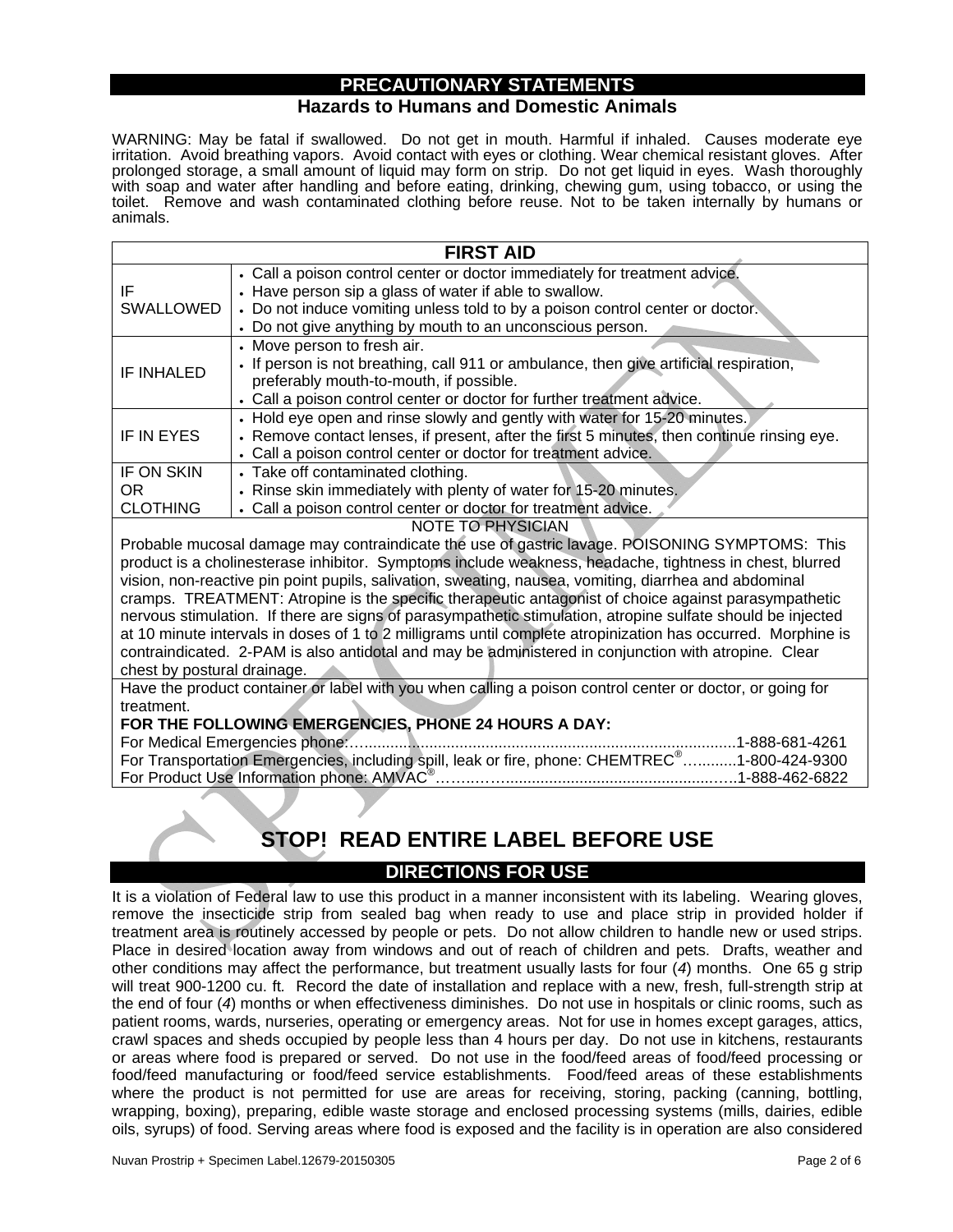food areas. Non-food/feed areas of these establishments where the product can be used are areas such as garbage rooms, lavatories, floor drains (to sewer), entries and vestibules, areas of office buildings occupied for less than 4 hours per day, locker rooms, machine rooms, boiler rooms, utility equipment, garages, mop closets, and product storage (after canning or bottling). This product controls flies, gnats, mosquitoes, moths, silverfish, cockroaches, spiders, beetles, earwigs and other insects as listed.

Only available in 65 gram and 80 gram pest strip sizes.

NUVAN PROSTRIP + is intended for sale to and use by pest management professionals only. This product is NOT intended for sale to or use by homeowners. Place NUVAN PROSTRIP + in unoccupied areas and other areas that are occupied for less than four hours per day including garages, sheds, attics, crawl spaces, museums, museum collections, animal buildings, barns, storage units, trash bins, grain bins, utility boxes and out-houses. Also use NUVAN PROSTRIP +to control pests around non-perishable packaged, bagged or bulk raw and processed agricultural commodities (including corn, soybeans, grains, cocoa beans and peanuts). When properly placed, NUVAN PROSTRIP + provide control of pests for up to four months depending upon local conditions. Replace NUVAN PROSTRIP + with a fresh NUVAN PROSTRIP + when needed. See below for more detailed instructions.

Each 65 gram NUVAN PROSTRIP + treats 900-1200 cubic feet of space. Always use the appropriate number of NUVAN PROSTRIP + for the space intended to be treated. Place NUVAN PROSTRIP + uniformly in the area to be treated to facilitate a uniform treatment of the space. NUVAN PROSTRIP + provides continuous control of pests in treated areas through controlled release technology.

# **HOUSEHOLD, INDUSTRIAL AND COMMERCIAL USES**

For use in unoccupied areas; not for use in homes except garages, attics, crawl spaces, and sheds occupied by people for less than 4 hours per day.

Also for use in boathouses, museum collections, animal buildings, reptile houses, motor control rooms, and milk rooms, or enclosed areas thereof, occupied by people for less than 4 hours per day.

Also for use in the following unoccupied structures, provided they are unoccupied for more than 4 months immediately following placement of a pest strip: vacation homes, cabins, mobile homes, boats, farm houses, and ranch houses.

# **Vacation Homes, Ranch Houses, Farm Houses, Cabins, Mobile Homes and Boats that are unoccupied for more than 4 months immediately following placement of pest strip.**

Kills flies, mosquitoes, gnats and other insects as listed for up to four (*4*) months. Wearing gloves, remove the insecticide strip from sealed bag when ready to use and place strip in provided holder if treatment area is routinely accessed by people or pets. Hang or stand, out of reach of children and pets, in an open space of an enclosed area, away from windows. Do not allow children to handle new or used strips. One 65 g strip will treat 900 to 1200 cubic feet which is about equal to an average room 10' x 13' with an 8-foot ceiling for up to four (*4*) months. In a larger room, if more than one strip is required, keep them at least 10 feet apart. Record the date of installation so that the old strip may be replaced with a new, fresh, full-strength strip at the end of the four (*4*) month period or when effectiveness diminishes.

# **Garbage Cans, Trash Dumpsters and Trash Receptacles**

For control of flying and crawling pests, place the appropriate number of NUVAN PROSTRIP + within trash receptacles such as compactors, garbage chutes, garbage rooms, garbage bins and others. NUVAN PROSTRIP + provides control of pests within trash receptacles for up to four months.

# **Animal Buildings Occupied by People for Less than 4 Hours Per Day**

Use NUVAN PROSTRIP + to control pests in animal buildings occupied by people for less than four hours per day including stalls, barns, calf parlors, hog parlors, milk rooms, kennels, pens, poultry houses, manure storage, stables, tack rooms and other such areas. Do not contaminate milk. Place NUVAN PROSTRIP + in manure collection areas such as beneath egg layers and broilers but do not allow NUVAN PROSTRIP + to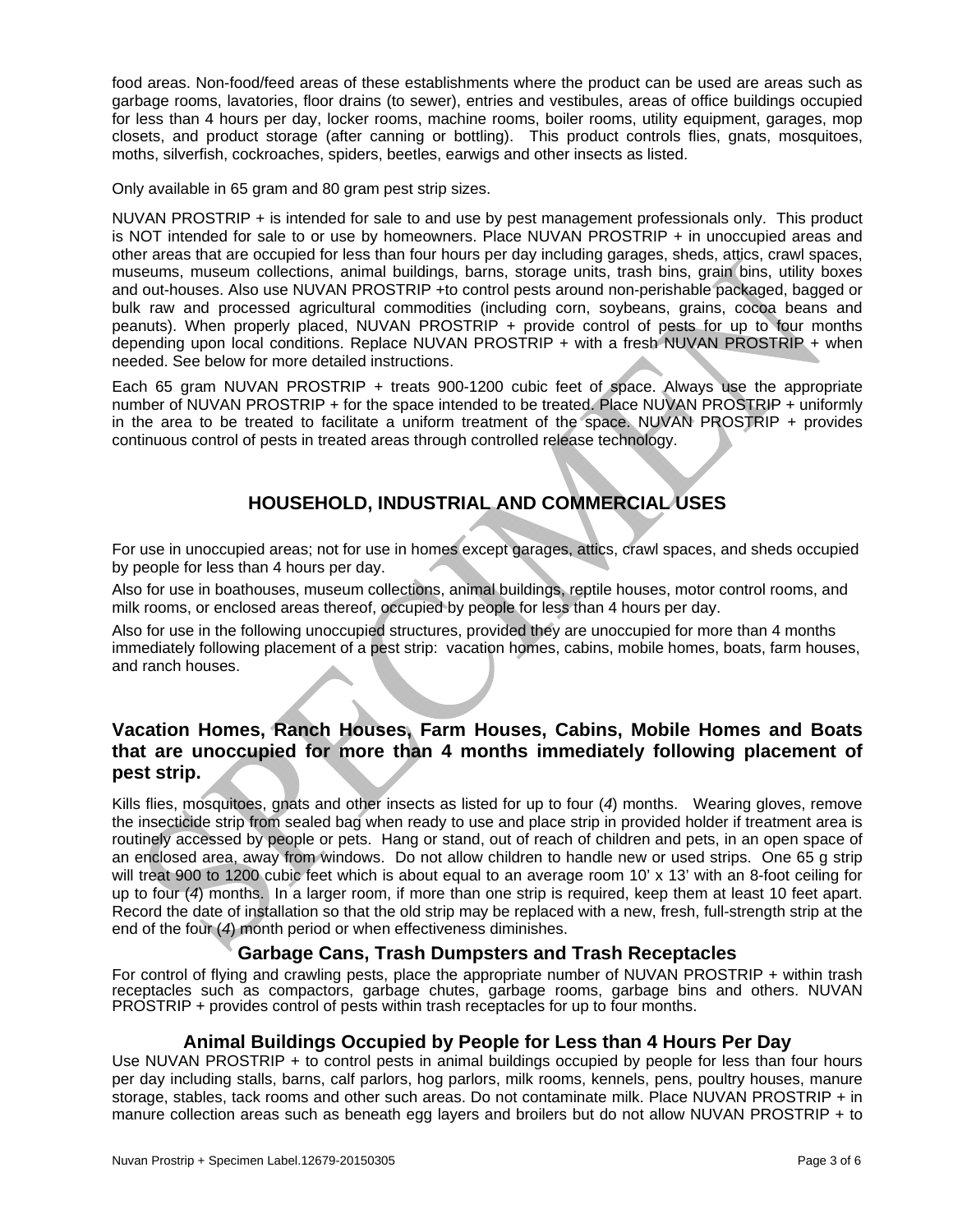be placed in areas directly occupied by poultry. Place the appropriate number of NUVAN PROSTRIP + for the space to be treated. NUVAN PROSTRIP + will control pests for up to four months.

## **Milk Rooms Occupied by People for Less than 4 Hours Per Day**

Controls flies, mosquitoes and gnats in milk rooms and bulk storage rooms. DO NOT contaminate milk or milking equipment.

#### **Agricultural Commodities**

Use NUVAN PROSTRIP + to control pests of non-perishable agricultural commodities, grains, bulk foodstuffs, packaged foods and other similar items. Do not contaminate foods. Place the appropriate number of NUVAN PROSTRIP + for the headspace (volume) to be treated. NUVAN PROSTRIP  $\neq$  will control pests for up to four months.

#### **Catch Basins**

Use NUVAN PROSTRIP + to control mosquitoes and other pests in Catch Basins where water accumulates and mosquitoes may breed. Place the appropriate number of NUVAN PROSTRIP  $+$  for the space to be treated. Place NUVAN PROSTRIP + by suspending about ten inches above the water surface to control mosquitoes. NUVAN PROSTRIP + may control mosquitoes for up to four months.

## **Enclosed Utility Boxes and Utility Chases**

Use NUVAN PROSTRIP + to control ants (including fire ants), spiders, wasps, hornets and other pests within electric junction boxes, plumbing control boxes, pump houses and other such utility boxes as needed. Place the proper number of NUVAN PROSTRIP + for the space to be treated. NUVAN PROSTRIP + will control pests for up to four months.

#### **Reptile Houses and Terrariums Occupied by People for Less than 4 Hours Per Day**

Use NUVAN PROSTRIP + to control mites on reptiles and other pests in reptile enclosures, displays, reptile houses and terrariums. Place NUVAN PROSTRIP + such that the reptile and desired animals within the enclosure or terrarium will not come in direct contact with the NUVAN PROSTRIP +. Do not over treat. NUVAN PROSTRIP + is NOT intended for treatment of aviaries or birdcages. Place the appropriate number of NUVAN PROSTRIP + in a suitable place to provide control. NUVAN PROSTRIP + must be removed after the 48 hour treatment interval.

## **Museum Collections Occupied by People for Less than 4 Hours Per Day**

Use NUVAN PROSTRIP + to protect museum collections and other similar materials from damaging pests when this is a concern. Place NUVAN PROSTRIP + in close proximity or within collection boxes using care to avoid contact with collectible and valuable items.

# **Attics, Garages, Sheds and Enclosed Crawl Spaces Occupied by People for Less than 4 Hours Per Day**

Kills flies and other insects as listed for up to four (4) months. Wearing gloves, remove the insecticide strip from sealed bag when ready to use and place strip in provided holder if treatment area is routinely accessed by people or pets. Hang or stand, out of reach of children and pets, in an open space of an enclosed area, away from windows. Do not allow children to handle new or used strips. One 65 g strip will treat 900 to 1200 cubic feet which is about equal to an average room 10' x 13' with an 8-foot ceiling for up to four (*4*) months. In a larger room, if more than one strip is required, keep them at least 10 feet apart. Record the date of installation so that the old strip may be replaced with a new, fresh, full-strength strip at the end of the four (*4*) month period or when effectiveness diminishes.

# **For Control of Bedbugs and Bedbug Eggs**

NUVAN PROSTRIP + may be used to control crawling bedbug nymphs and adults exposed to product vapors for 48 hours. In difficult to treat items, a minimum treatment time of 72 hours will provide better results. NUVAN PROSTRIP + may be used to control bedbugs that are harboring in various items in an infested structure including, but not limited to: electronics, appliances, footwear, art work, collectibles, plush toys, clocks, radios, wall hangings, telephones, computers, printers, mattresses, box springs, books, lamps, furniture and other such items. Place infested items in a container or room that is closed in a manner to contain the NUVAN PROSTRIP + vapors during treatment. The sealed volume for treatment should not exceed the volume to be treated for the size of the NUVAN PROSTRIP + used. Multiple strips can be used in a large space and should be distributed uniformly over the space being treated. Take care to avoid direct contact of the NUVAN PROSTRIP + with the surface of items being treated. Seal items in the treatment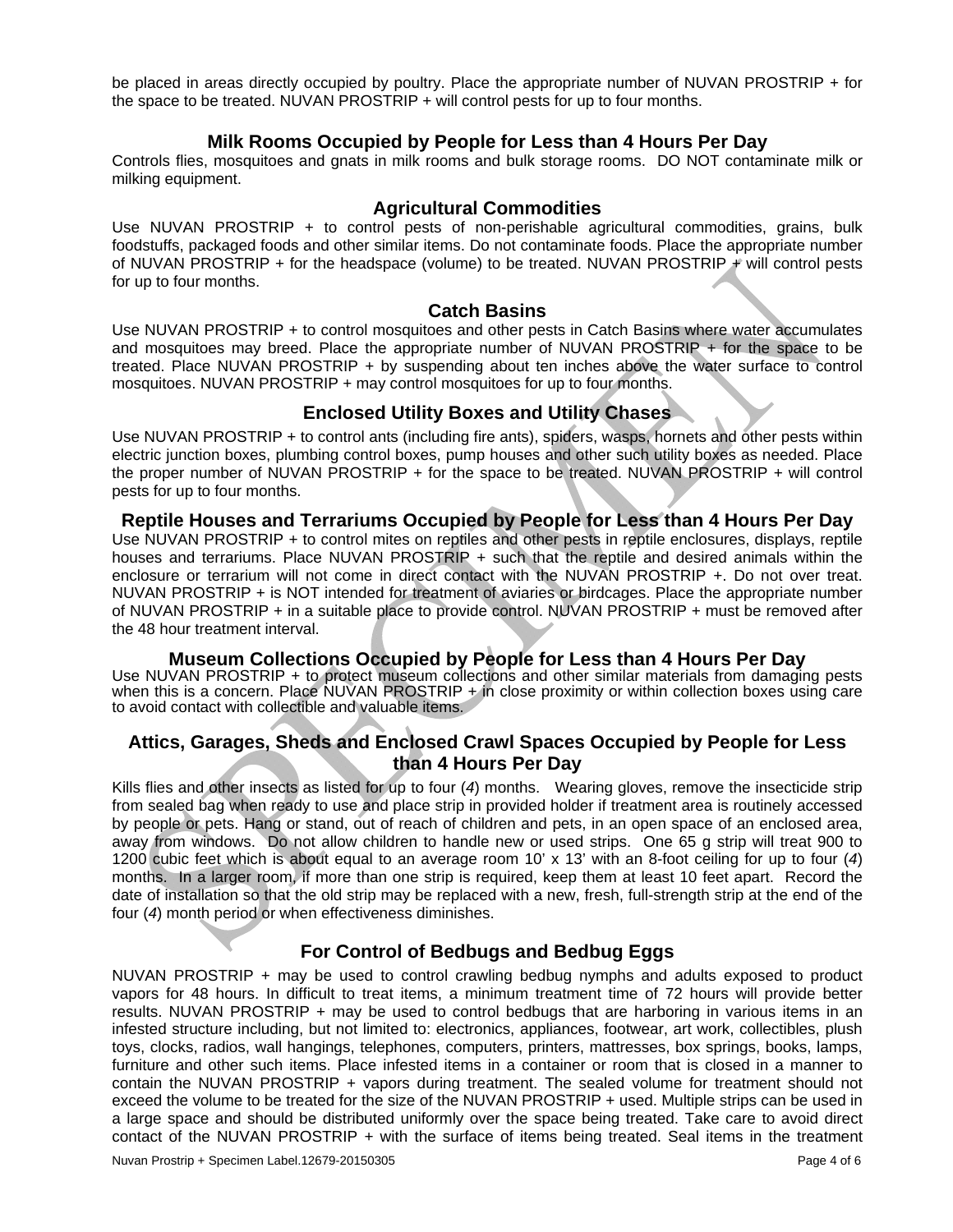space for a minimum of 48 hours to kill bedbug nymphs and adults. To kill any bedbug eggs, seal items in the treatment space for seven days if bedbug eggs are suspected to be present. The presence of air space or volume within the sealed treatment space is desirable to enhance the exposure to the product vapors. Identify sealed treatment areas by a label indicating a pesticide treatment is in process that should not be disturbed by unauthorized persons and the label should include the date, pest professional person or company responsible and contact telephone number. When treatment is completed, remove treated items from the treatment space in a well ventilated area and air out for a period of not less than two hours. Do not allow children to handle new or used insecticide strips.

#### **How much space will one strip treat?**

| <b>Strip Size</b> | Treats               | Approx. Equivalent to Area Measuring      |
|-------------------|----------------------|-------------------------------------------|
| 65 grams          | 900 to 1,200 cu. ft. | $8' \times 10' \times 11' = 880$ cu. ft.  |
| 80 grams          | 900 to 1,200 cu. ft. | $8' \times 10' \times 15' = 1200$ cu. ft. |

Always use the appropriate size and number of strips for the space being treated. If more than one is required, distribute them over the space equally.

## **STORAGE AND DISPOSAL**

**Storage:** Do not contaminate water, food or feed by storage or disposal. Do not open or remove from package before ready to install. Store in a cool, dry place.

#### **Foil Pouch**

Do not open or remove from package before ready to use. **Disposal: If empty:** Place in trash or offer for recycling if available. If partly filled: Call your solid waste agency or 1-800-CLEANUP for disposal instructions. Never place unused product down any indoor or outdoor drain.

#### **Outer Container**

Nonrefillable container. Do not reuse or refill this container. Offer for recycling if available or dispose of the empty container in trash.

# **LIMITED WARRANTY AND DISCLAIMER**

The manufacturer warrants (a) that this product conforms to the chemical description on the label; (b) that this product is reasonably fit for the purposes set forth in the directions for use, subject to the inherent risks referred to herein, when it is used in accordance with such directions; and (c) that the directions, warnings, and other statements on this label are based upon responsible experts' evaluations of reasonable tests of effectiveness, of toxicity to laboratory animals and to plants and residues on food crops, and upon reports of field experience. Tests have not been made on all varieties of food crops and plants, or in all states or under all conditions.

**THERE ARE NO EXPRESS WARRANTIES OTHER THAN THOSE SET FORTH HEREIN. TO THE EXTENT CONSISTENT WITH APPLICABLE LAW THE MANUFACTURER NEITHER MAKES NOR INTENDS, NOR DOES IT AUTHORIZE ANY AGENT OR REPRESENTATIVE, TO MAKE ANY OTHER WARRANTIES, EXPRESS OR IMPLIED, AND IT EXPRESSLY EXCLUDES AND DISCLAIMS ALL IMPLIED WARRANTIES OF MERCHANTABILITY OF FITNESS FOR A PARTICULAR PURPOSE, OR ANY WARRANTY OF QUALITY OR PERFORMANCE. THIS WARRANTY DOES NOT EXTEND TO, AND THE BUYER SHALL BE SOLELY RESPONSIBLE FOR, ANY AND ALL LOSS OR DAMAGE WHICH RESULTS FROM THE USE OF THIS PRODUCT IN ANY MANNER WHICH IS INCONSISTENT WITH THE LABEL DIRECTIONS, WARNINGS OR CAUTIONS.** 

**TO THE EXTENT CONSISTENT WITH APPLICABLE LAW BUYER'S EXCLUSIVE REMEDY AND MANUFACTURER'S OR SELLER'S EXCLUSIVE LIABILITY FOR ANY AND ALL CLAIMS, LOSSES, DAMAGES, OR INJURIES RESULTING FROM THE USE OR HANDLING OF THIS PRODUCT, WHETHER OR NOT BASED IN CONTRACT, NEGLIGENCE, STRICT LIABILITY IN TORT OR OTHERWISE, SHALL BE LIMITED, AT THE MANUFACTURER'S OPTION, TO REPLACEMENT OF, OR THE REPAYMENT OF THE PURCHASE PRICE FOR, THE QUANTITY OF PRODUCT WITH RESPECT TO WHICH DAMAGES ARE CLAIMED. TO THE EXTENT CONSISTENT WITH APPLICABLE LAW MANUFACTURER OR SELLER SHALL NOT BE LIABLE FOR SPECIAL, INDIRECT OR CONSEQUENTIAL DAMAGES RESULTING FROM THE USE OR HANDLING OF THIS PRODUCT.** 

AMVAC offers this product, and Buyer accepts it, subject to the foregoing Limited Warranty which may be varied only by agreement in writing signed by an authorized representative of AMVAC.